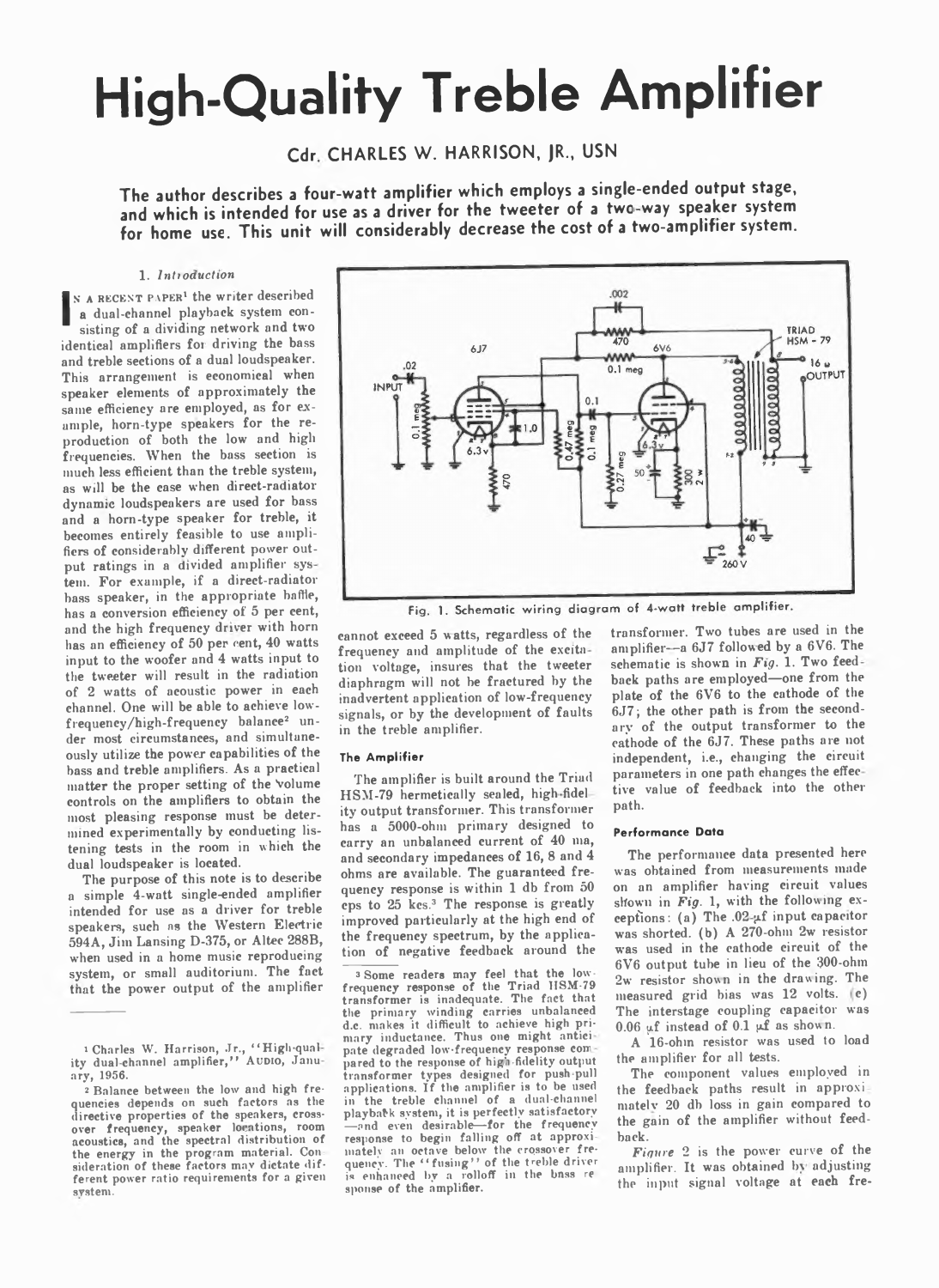



**Fig. 3. Photograph of completed am plifier.**

quency of measurement until barely vis ihle waveform distortion occurred. The power output was then computed at that frequency. Thus *Fig.* 2 is in reality a curve showing power output as a function of frequency for constant distortion. 0 db corresponds to the power output of 4.2 watts. It is believed that approximately 3 per cent harmonic distortion in the amplifier can be detected by eye, when a good oscilloscope is used for viewing the output wave shape.

When the input signal voltage is ad justed so that the amplifier delivers 2 watts at 1000 cps, the amplifier is flat from 30 cps to 80 kcs. It is down 2.5 db at 20 cps and again at 100 kcs, tapering off to  $-8$  db at 150 kcs and  $-12.5$  db at 200 kcs.

The response of the amplifier to a 20,000-cps square wave is highly satisfactory; to a 10,000-cps square wave the response is perfect.

# **Constructional Details**

The amplifier is easily built on a  $5'' \times 7'' \times 2''$  chassis. All resistors are 1 Fig. 4. Arrangement of components in the amplifier.

**Fig. 2. Am plifier power curve.**

watt except the cathode resistor in the 6V6 circuit. The output transformer must be connected in the circuit as shown to insure that the feedback is degenerative. *Figure* 3 shows the completed am plifier, and *Fig.* 4 shows the component arrangement.

# **The Power Supply**

Many audio hobbyists possess a power pack that may be used to power the treble amplifier. The power supply described in a previous article<sup>1</sup> provides plate and filament voltages for both the bass and treble amplifiers in the writer's dual channel playback system. A 10-watt resistor of 750 to 1000 ohms is required to drop the plate voltage to the correct value of 260 v. This resistor is shown in *Fig.* 4. The plate current of the 6V6 does not vary more than 1 or 2 ma from zero signal to maximum signal, so the voltage regulation of the power supply is not too important

The power requirements of the treble amplifier are 6.3 v.a.c. at 0.75 a, and 260 v.d.c. at 45 to 50 ma. The schematic for a suitable, yet inexpensive power supply is given in *Fig.* 5. The transformer should have minimum ratings of 300 v.d.c. at 60 ma; 6.3 v.a.c. at 1 a, and 5.0 v.a.c. at 2 a. A 5Z4 is employed as a full-wave rectifier, and filtering is accomplished by use of a resistance-capacitance network. Such filters are recommended when the current drain does not exceed 50 ma. When choosing a plate transformer for use with RC filters it is important to remember that the power consumed in heating the filtering resistors must be provided by the transformer. If the power supply design is not carefully executed a transformer of *( Continued on page 46)*